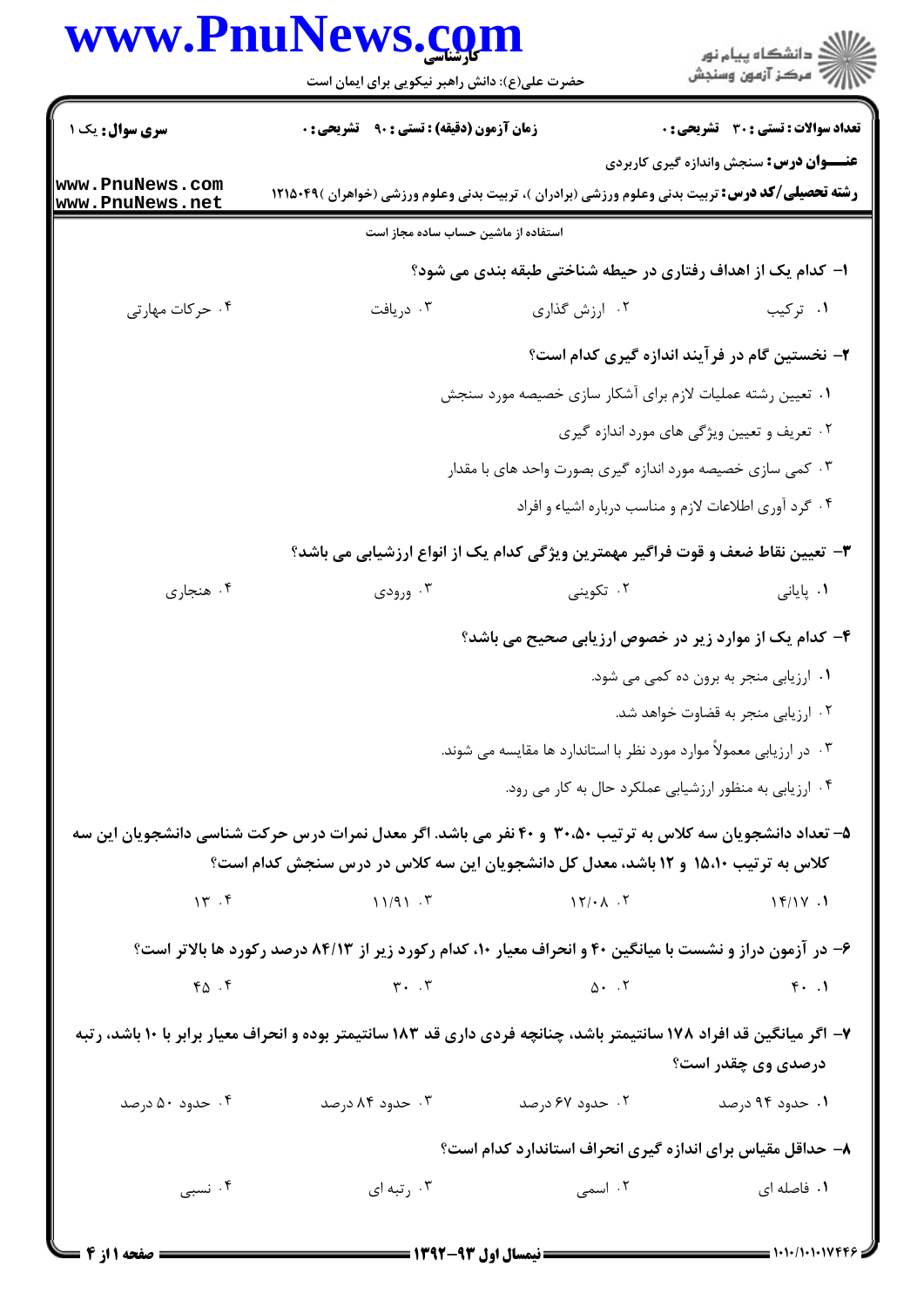| www.PnuNews.com                    |               |                                                                                                                                                                                         |                                                                                                                                                                                                                                                                                                                                 |        | الان دانشگاه پيام نور<br>الاست مرکز آزمون وسنجش                                                                                                          |  |
|------------------------------------|---------------|-----------------------------------------------------------------------------------------------------------------------------------------------------------------------------------------|---------------------------------------------------------------------------------------------------------------------------------------------------------------------------------------------------------------------------------------------------------------------------------------------------------------------------------|--------|----------------------------------------------------------------------------------------------------------------------------------------------------------|--|
|                                    |               | حضرت علی(ع): دانش راهبر نیکویی برای ایمان است                                                                                                                                           |                                                                                                                                                                                                                                                                                                                                 |        |                                                                                                                                                          |  |
| <b>سری سوال : ۱ یک</b>             |               | زمان آزمون (دقیقه) : تستی : ۹۰٪ تشریحی : ۰                                                                                                                                              |                                                                                                                                                                                                                                                                                                                                 |        | <b>تعداد سوالات : تستی : 30 ٪ تشریحی : 0</b>                                                                                                             |  |
| www.PnuNews.com<br>www.PnuNews.net |               |                                                                                                                                                                                         |                                                                                                                                                                                                                                                                                                                                 |        | <b>عنـــوان درس:</b> سنجش واندازه گیری کاربردی<br><b>رشته تحصیلی/کد درس:</b> تربیت بدنی وعلوم ورزشی (برادران )، تربیت بدنی وعلوم ورزشی (خواهران )۴۹×۱۲۱۵ |  |
|                                    |               |                                                                                                                                                                                         |                                                                                                                                                                                                                                                                                                                                 |        | ۹- اگر نمره استاندارد T دانشجویی برابر ۷۵ باشد، نمره Z وی کدام است؟                                                                                      |  |
| $\gamma$ . $\gamma$                |               | $Y/\Delta$ . $Y'$                                                                                                                                                                       |                                                                                                                                                                                                                                                                                                                                 |        | $\Delta$ . T $\gamma/\Delta$ .                                                                                                                           |  |
|                                    |               |                                                                                                                                                                                         |                                                                                                                                                                                                                                                                                                                                 |        | ۱۰– اگر همبستگی نمرات آزمون جدید و نمرات آزمون استاندارد شده بسیار بالا باشد (به عدد ۱ نزدیک باشد)، این امر نشان<br>دهنده کدام یک از موارد زیر است؟      |  |
| ۰۴ روایی صوری                      |               | ۰۳ روایی سازه                                                                                                                                                                           | ۰۲ روایی محتوایی                                                                                                                                                                                                                                                                                                                |        | ۰۱ روایی همزمان                                                                                                                                          |  |
|                                    |               |                                                                                                                                                                                         |                                                                                                                                                                                                                                                                                                                                 |        | 11– چنانچه ضریب همبستگی بین نمره های دو نیمه یک آزمون برابر با ۰/۵۰+ باشد، ضریب اعتبار کل آزمون کدام است؟                                                |  |
|                                    |               |                                                                                                                                                                                         | $\cdot$ $\hspace{0.1cm}$ $\cdot$ $\hspace{0.1cm}$ $\hspace{0.1cm}$ $\cdot$ $\hspace{0.1cm}$ $\hspace{0.1cm}$ $\cdot$ $\hspace{0.1cm}$ $\hspace{0.1cm}$ $\hspace{0.1cm}$ $\hspace{0.1cm}$ $\hspace{0.1cm}$ $\hspace{0.1cm}$ $\hspace{0.1cm}$ $\hspace{0.1cm}$ $\hspace{0.1cm}$ $\hspace{0.1cm}$ $\hspace{0.1cm}$ $\hspace{0.1cm$ |        |                                                                                                                                                          |  |
|                                    |               |                                                                                                                                                                                         |                                                                                                                                                                                                                                                                                                                                 |        |                                                                                                                                                          |  |
|                                    |               |                                                                                                                                                                                         |                                                                                                                                                                                                                                                                                                                                 |        |                                                                                                                                                          |  |
|                                    |               | ۱۲- جدول ذیل پراکندگی پاسخ های یک سوال ۵ گزینه ای را جهت ۱۰۰ دانشجو در درس سنجش و اندازه گیری در تربیت بدنی<br>نشان می دهد. چنانچه گزینه " ب " پاسخ درست سوال باشد، ضریب تمیز کدام است؟ |                                                                                                                                                                                                                                                                                                                                 |        |                                                                                                                                                          |  |
| گزينه ها                           | ″ الف ″       | $\times$ " ب $^"$                                                                                                                                                                       | ້ $\tilde{\epsilon}$                                                                                                                                                                                                                                                                                                            | ້ ບ້   | $\sim$ $\sim$                                                                                                                                            |  |
| گروه قوی ۵۰ نفر                    | ۵             | $\mathbf{r}$ .                                                                                                                                                                          | $\mathcal{N}$                                                                                                                                                                                                                                                                                                                   | ۵      | $\frac{1}{\sqrt{2\pi}}$                                                                                                                                  |  |
| گروه ضعیف۵۰ نفر                    | ۶             | ۱۴                                                                                                                                                                                      | ١٠                                                                                                                                                                                                                                                                                                                              | ٨      | $\overline{11}$                                                                                                                                          |  |
|                                    | $\cdot$ /٣۴.۴ | $\cdot$ / $\mathcal{F}$ . $\mathcal{F}$                                                                                                                                                 |                                                                                                                                                                                                                                                                                                                                 | .117.7 | $\cdot/\Delta$ .                                                                                                                                         |  |
|                                    |               |                                                                                                                                                                                         |                                                                                                                                                                                                                                                                                                                                 |        | ۱۳- نمره دانشجویی در درس سنجش بر میانگین منطبق می باشد اگر انحراف معیار آزمون سنجش ۳/۴۸ باشد، نمره استاندارد                                             |  |
|                                    |               |                                                                                                                                                                                         |                                                                                                                                                                                                                                                                                                                                 |        | (T ) این دانشجو کدام است؟ (منحنی طبیعی فرض شود)                                                                                                          |  |
|                                    | 14.7          |                                                                                                                                                                                         |                                                                                                                                                                                                                                                                                                                                 |        | 1/YF.1                                                                                                                                                   |  |
|                                    |               |                                                                                                                                                                                         |                                                                                                                                                                                                                                                                                                                                 |        | ۱۴– دقیق ترین محاسبه برای تفاوتهای فردی در مقدار مواد معدنی استخوان، کدام یک از موارد زیر می باشد؟                                                       |  |
|                                    |               | ۰۲ استفاده از وزن کشی زیر آب                                                                                                                                                            |                                                                                                                                                                                                                                                                                                                                 |        | ٠١ نسبت تغييرات جابجايي هوا                                                                                                                              |  |
|                                    |               | ۰۴ روش دو سطح از اشعه ایکس                                                                                                                                                              |                                                                                                                                                                                                                                                                                                                                 |        | ۰۳ روش مقاومت جريان بيو الكتريكي                                                                                                                         |  |
|                                    |               |                                                                                                                                                                                         |                                                                                                                                                                                                                                                                                                                                 |        | 1۵- آزمون مک کلوی برای اندازه گیری کدام یک از فاکتورهای آمادگی جسمانی بکار می رود؟                                                                       |  |
|                                    | ۰۴ چابکی      | ۰۳ سرعت                                                                                                                                                                                 | ۰۲ قدرت عمومی                                                                                                                                                                                                                                                                                                                   |        | ۰۱ انعطاف پذیری                                                                                                                                          |  |
|                                    |               |                                                                                                                                                                                         |                                                                                                                                                                                                                                                                                                                                 |        | ۱۶- آزمون کشش بارفیکس دختران چه قابلیتی را اندازه گیری می کند؟                                                                                           |  |
|                                    |               | ۰۲ استقامت عضلات بازو و کمربند شانه                                                                                                                                                     |                                                                                                                                                                                                                                                                                                                                 |        | ۰۱ قدرت عضلات تنه                                                                                                                                        |  |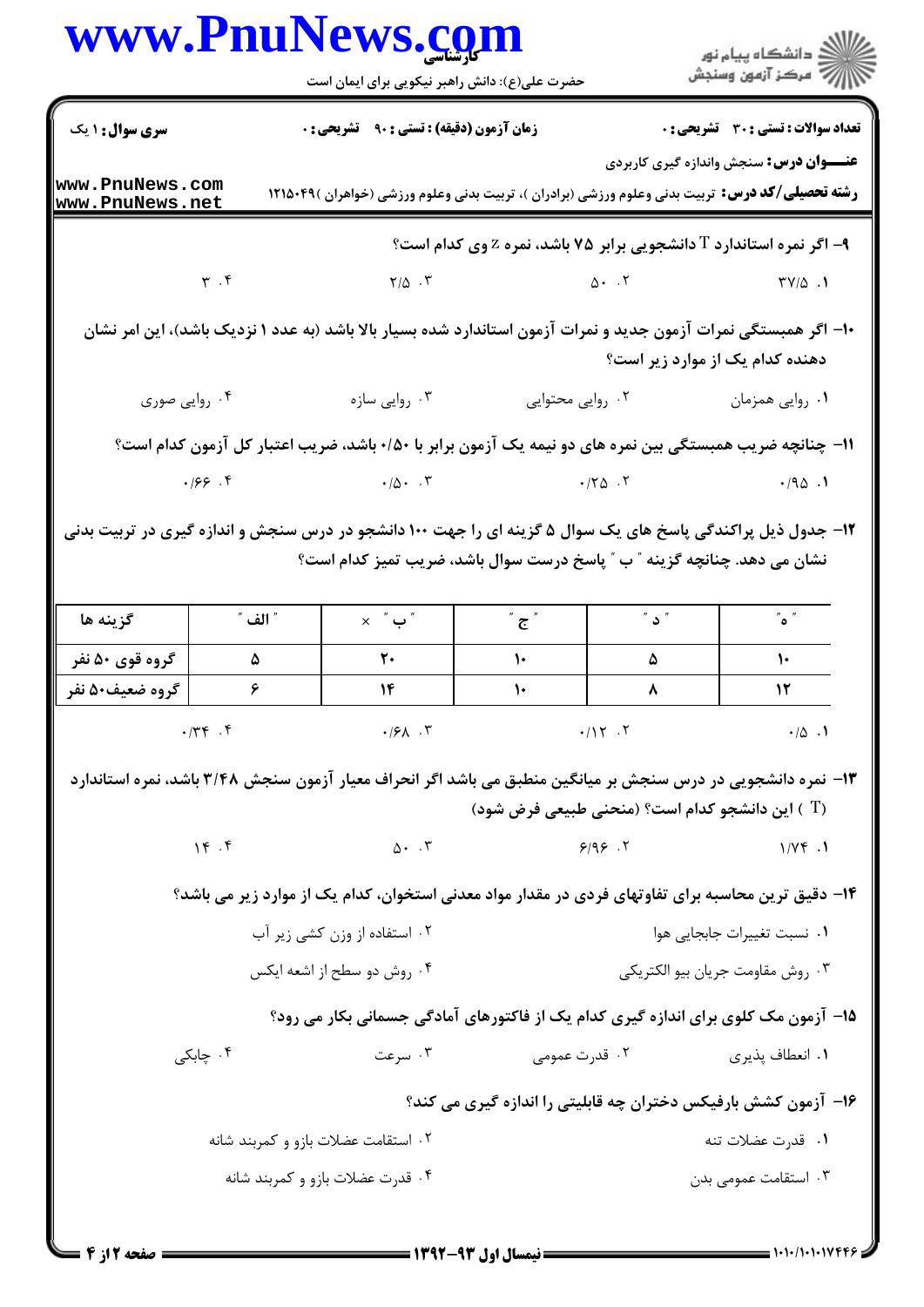## www.PnuNews.com

|                                    | www.PnuNews.com<br>حضرت علی(ع): دانش راهبر نیکویی برای ایمان است                                                        |                     | ڪ دانشڪاه پيام نور<br>/7 مرڪز آزمون وسنڊش                       |
|------------------------------------|-------------------------------------------------------------------------------------------------------------------------|---------------------|-----------------------------------------------------------------|
| <b>سری سوال : ۱ یک</b>             | <b>زمان آزمون (دقیقه) : تستی : ۹۰ قشریحی : 0</b>                                                                        |                     | <b>تعداد سوالات : تستی : 30 ٪ تشریحی : 0</b>                    |
| www.PnuNews.com<br>www.PnuNews.net | <b>رشته تحصیلی/کد درس:</b> تربیت بدنی وعلوم ورزشی (برادران )، تربیت بدنی وعلوم ورزشی (خواهران )۴۹×۱۲۱۵                  |                     | <b>عنـــوان درس:</b> سنجش واندازه گیری کاربردی                  |
|                                    |                                                                                                                         |                     | ۱۷– آزمون سلون تعدیل شده کدام یک از آزمون های زیر می باشد؟      |
|                                    | ۰۲ آزمون پله کوئين                                                                                                      |                     | ۰۱ آزمون پله دو دقیقه ای                                        |
|                                    | ۰۴ آزمون پله هاروارد                                                                                                    |                     | ۰۳ آزمون بالک                                                   |
|                                    |                                                                                                                         |                     | 18– بیپ تست نام دیگر کدام یک از آزمون های ذیل می باشد؟          |
| ۰۲ آزمون پله سه دقیقه ای YMCA      |                                                                                                                         |                     | ۰۱ آزمون آمادگی چند مرحله ای ۲۰ متری                            |
|                                    | ۰۴ آزمون راه رفتن ۶ دقیقه ای برای سالمندان                                                                              |                     | ۰۳ آزمون پله دو دقیقه ای                                        |
|                                    |                                                                                                                         |                     | ۱۹- هدف از اجرای آزمون مارگاریا – کالامن کدام است؟              |
|                                    | ۰۲ اندازه گیری نیروی عضلانی                                                                                             |                     | ۰۱ اندازه گیری چابکی                                            |
|                                    | ۰۴ اندازه گیری تعادل                                                                                                    |                     | ۰۳ اندازه گیری استقامت قلب و عروق                               |
|                                    | +۲- آزمون بورپی برای اندازه گیری کدام یک از فاکتورهای آمادگی جسمانی به کار برده می شود؟                                 |                     |                                                                 |
| ۰۴ چابکی                           | ۰۳ استقامت                                                                                                              | ۰۲ قدرت             | ۰۱ سرعت                                                         |
|                                    | <b>۲۱</b> - آزمون برادی جهت اندازه گیری توانایی عمومی کدام دسته از بازیکنان طراحی شده است؟                              |                     |                                                                 |
| ۰۴ بازیکنان هندبال                 | ٠٣ بازيكنان واليبال                                                                                                     | ۰۲ بازیکنان بسکتبال | ٠١. بازيكنان فوتبال                                             |
|                                    | ۲۲- آزمون سرویس هویتس برای اندازه گیری مهارت سرویس در کدام رشته ورزشی به کار برده می شود؟                               |                     |                                                                 |
| ۰۴ اسکواش                          | بدمينتون $\cdot$                                                                                                        | ۰۲ تنيس             | ٠١. واليبال                                                     |
|                                    |                                                                                                                         |                     | ۲۳- کدام یک از سطوح کلی اندازه گیری زیر دارای صفر مطلق می باشد؟ |
| ۰۴ مقیاس نسبی                      | ۰۳ مقیاس فاصله ای                                                                                                       | ۰۲ مقیاس ترتیبی     | ٠١ مقياس طبقه اي                                                |
|                                    | ۲۴- اگر دامنه تغییرات نمرات ۵۰ نفر برابر با ۳۱ باشد، در صورتی که بخواهیم نمرات را با فاصله ۵ طبقه بندی نمائیم، چند طبقه |                     | خواهيم داشت؟                                                    |
|                                    | ۰۳ کا طبقه                                                                                                              | ۰۲ (۳ طبقه          | ۰۱ ۶ طبقه                                                       |